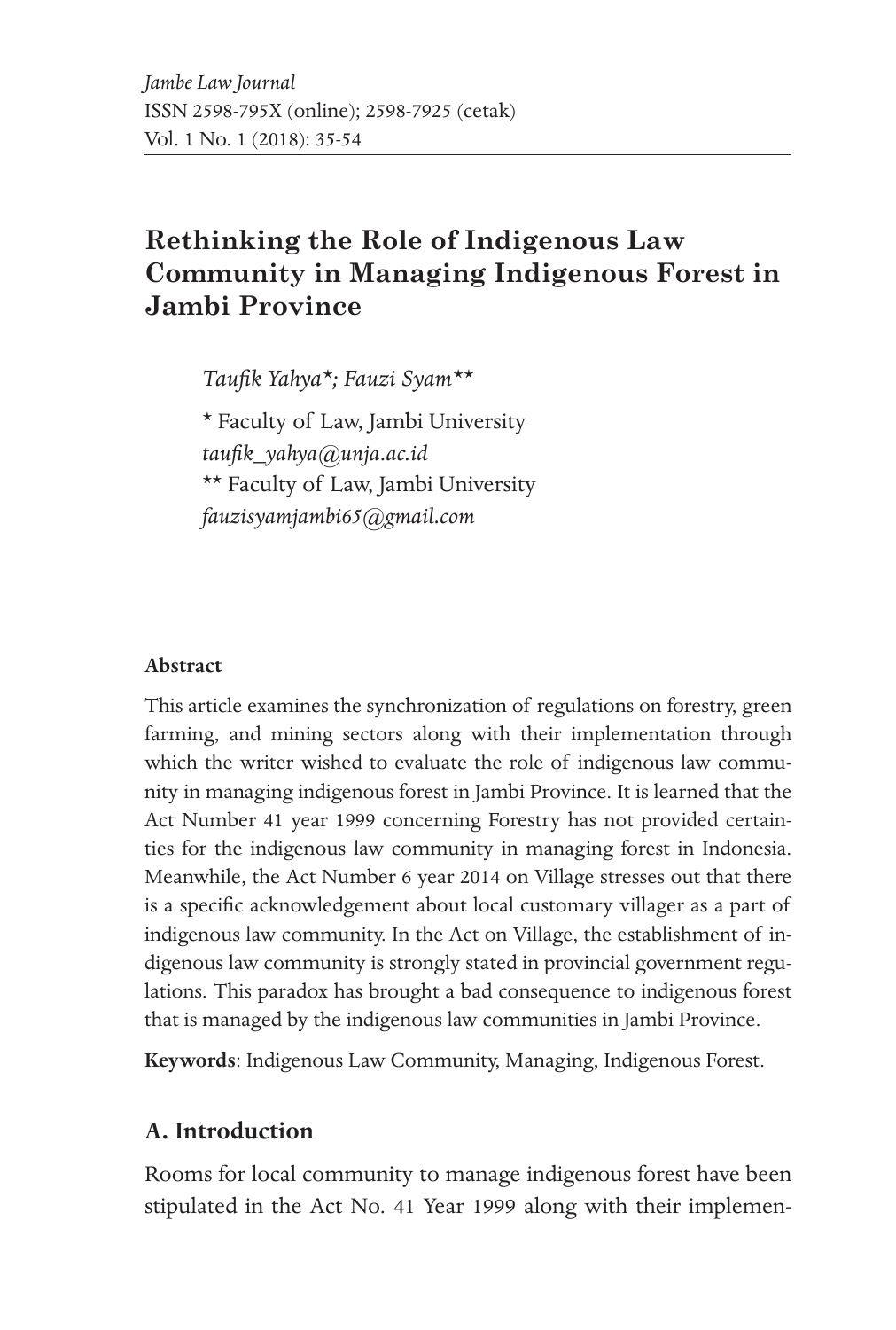tation, yet they have not been utilized optimally. Various attempts which support the existence of law community in managing forest have not been stronger than central/provincial governments' interests and, than those of forest and green farming companies or industries. Nevertheless, the existence of indigenous law community<sup>1</sup> and indigenous forest has been questioned again. As a result, many initiative efforts which have been made to support the existence of law community and indigenous forest in the era of regional autonomy have just been addressed more for the benefits of ordinary community and non-government organization (NGO).

This becomes more worrying and serious since the Act on Forestry have been used as a legal basis to confirm that indigenous forest in Indonesia is categorized into State Forest and Title Forest. State forest is any forest which is located in the state land area on which not charged with land title. This is in line with the Act Number 5 Year 1960, where forests are categorized into several types, including any other types of forests with the so called indigenous forest, indigenous forest, and so forth. By owning and categorizing forest which has been owned by indigenous law community into state owned forest, this shows that the state has overtaken the rights to possess and manage all forests in the country.

The establishment of indigenous forest that has been owned and managed by indigenous law community faces a serious legal problem. On one hand, there is a legal approval for indigenous forest and

<sup>1</sup> The term "indigenous law community" refers the so called term of *masyarakat hukum adat (Adat Rechtsgemeenschap)*. This specific Indonesian term is not really well known by non-Indonesian countries and, therefore, sometimes lead to misinterpretation on it when it is translated it into English. Some prefers the original and avoids translation, i.e. "*masyarakat hukum adat*" such as Yance Arizona, "Masyarakat Hukum Adat before the Constitutional Court: an Analyze on Paul Scholten's Interpretation Method in Contemporery Judicial Development in Indonesia," in http://www. paulscholten.eu/research/article/masyarakat-hukum-adat-before-theconstitutional-court/, accessed in May 2018. Some others tries to combine it., *adat law community*. The writer is using indigenous law community elsewhere in this article, referring to a translation on the Act Number 41 Year 1999 on Forestry.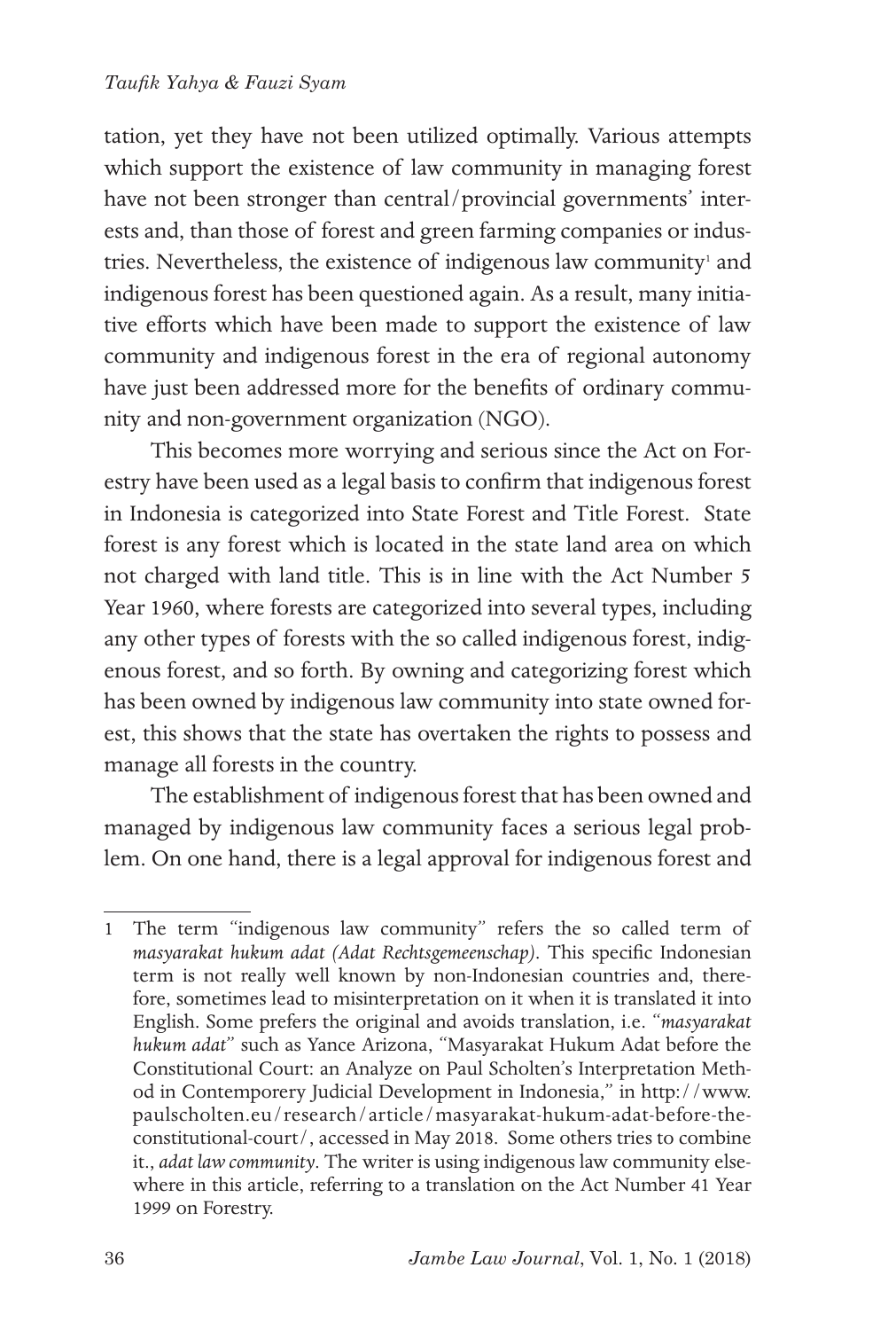indigenous law community. On the other hand, however, this is hard to be implemented because indigenous forest is conceptually part of state forest. As a result, the government either central or local should have determined, in direct ways, the forest areas that have been managed and utilized from generation to generation by indigenous law community. In total, the area of forest in Indonesia is 131.2 million hectares. Some of these areas have been provided for Industrial Plantation Forest (HTI) 9.8 million hectares, Exploration and Coal and Oil/Gas Mining Industries 3.2 million hectares, and Green Farming 5.2 million hectares.

Rights for Managing Forest (HPH) have been provided for a total area of 25 million hectares and this is in the process of releasing for administrative areas of 12.35 million hectares<sup>2</sup>. In addition, there are still 33,000 villages located in forest area. Conflicts may potentially happen in the future. This is because people feel that they have rights for managing and owning forest, yet at the same time, they have to face a paradigm that the state will have to force them out of the area $3$ 

The judges of Constitutional Court of the Republic of Indonesia, on May 2013, granted a legal approval for a legal material examination proposed by the AMAN or *Aliansi Masyarakat Adat Nusantara* (National Alliance of Indigenous Peoples of the Archipelago), Indigenous people of Kuntu in Riau Island, and Indigenous people of Cisitu Banten to reexamine the State Regulation Number 41 Year 1999 concerning indigenous forest in the state forest. This was a great success over the struggle of AMAN and several law communities in Indonesia for several years. Based on this approval, indigenous forest is no longer seen as the state forest. Rather, it becomes the forest that can be used by indigenous law community.

Article 1 point 6 which firstly states "Indigenous forest is state's forest situated in indigenous law community area" truly contradicts to the 1945 Constitution of the Republic of Indonesia and this has

<sup>2</sup> Annual Report of Forestry Ministry in Forestry Statistics, 2012

<sup>3</sup> Musri Nauli, Understanding (reverse) SBY's sentences, Paper Opinion, *Jambi Express*, Monday, 17 June 2013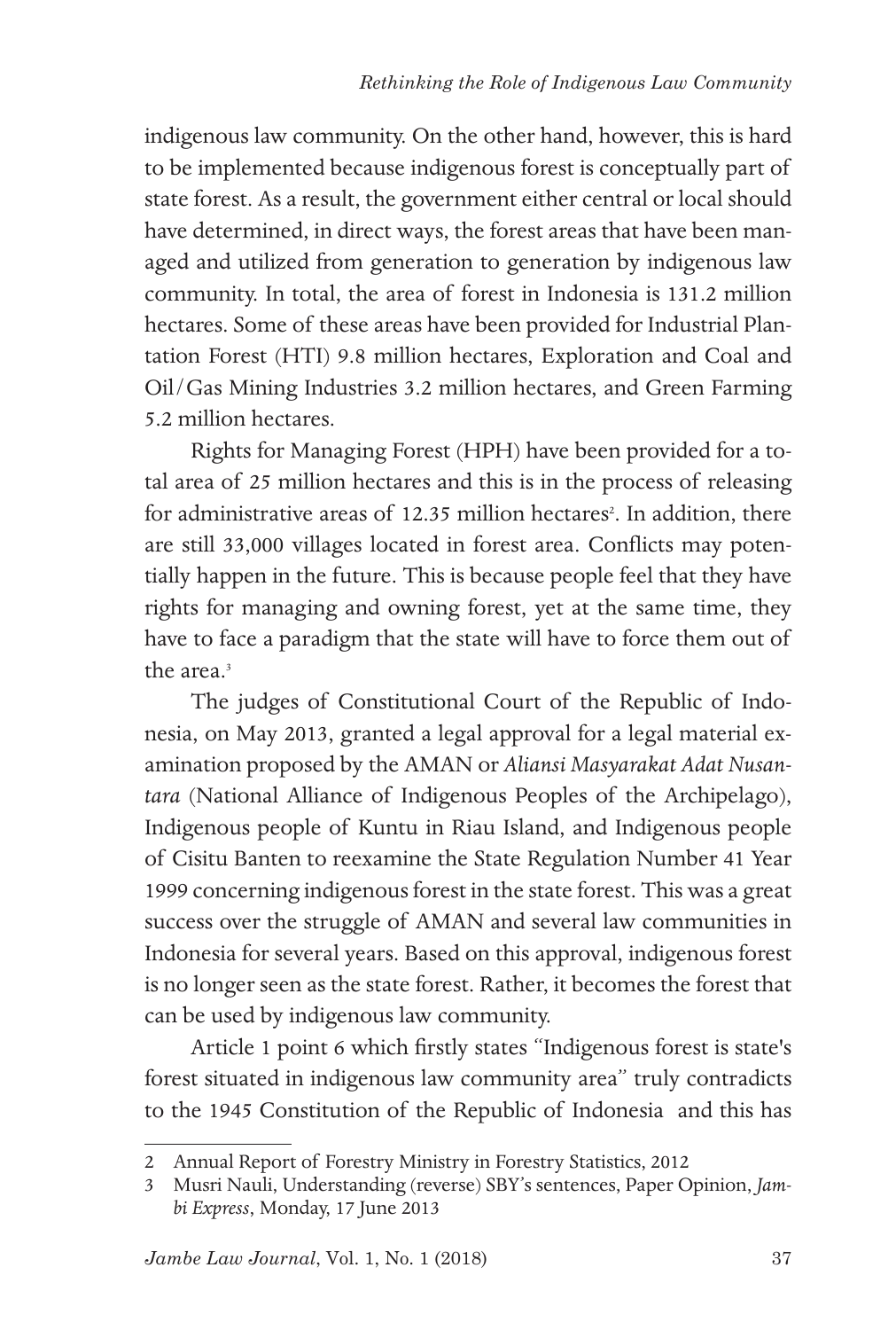no legal rights as long as it is not seen as "Indigenous forest is state's forest situated in indigenous law community area". This means that since 16 May 2013, indigenous forest has no longer been a part of state forest but as a forest area which can be managed and used by indigenous law community.

Although this state regulation cannot be back dated, the approval of its interpretation has given enough support for indigenous law community to get their rights back for indigenous forest. They have very strong legal basis to earn back all forest areas that have become their own rights as a law community as a result of the implementation of Article 1 point 6 in forestry activity in Indonesia.

Some problems in the level of community have something to do with the Indonesian Constitutional Court verdicts or decisions. First, the Constitutional Court has separated indigenous forest and state forest and there are still other regulations and their implementation practices that show their contradiction. Second, many people believe that the Constitutional Court verdicts are the only legal basis for managing indigenous forest, so that they can be implemented accordingly. Furthermore, the existence of indigenous law community still needs approval from local government. Next, the approval of indigenous law community is an important requirement as a condition for managing indigenous forest.

Based on the above description, some problems that are used as the focus of analysis in this article include: first, the non-synchronization aspect between forest regulations and other regulations such as those in green farming, mining and their implementation rules; second, the uncertainties of the existence of indigenous law community in the management of indigenous forest; third, the uncertainty of the existence of indigenous forest area itself.

Based on the above background, the article addressed two questions formulated as follows:

- 1. How to manage and organize the existence of indigenous law community in Indonesia?
- 2. How to establish the existence of indigenous law community in managing indigenous forest?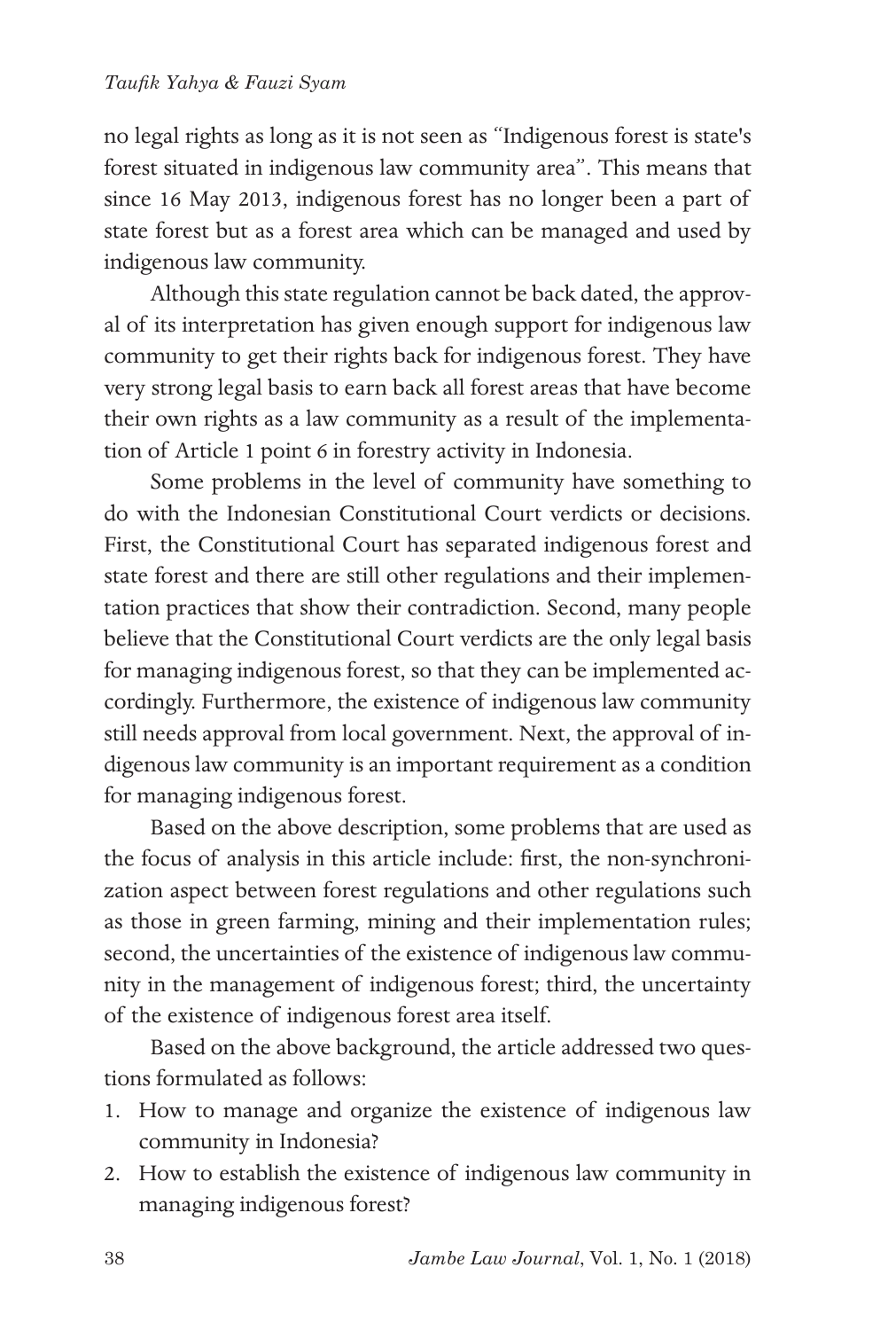## **B. Literature Review**

## *1. Indigenous forest*

The conception of customary law cannot be separated from the conception of forest itself. The conception of forest has actually been approved to affect the regulations about forest and they are followed by the utilization pattern of forest.

Some doctrines about forest which are very influential so far include:<sup>4</sup> first, the doctrines of timber primacy which describes the approval of ideology in its relation to "wake theory", and this states that all other goods and services obtained from forest such as timber should follow the main products. The content of this conceptual theory is regarded as inadequate and does not give any options for the variety of usefulness and management of forest. Second, the doctrines of sustained yield is viewed as the core of forestry science which is based on "forest ethics", helping to avoid the optimization of one side profits and exclusiveness as well as appreciating what forest has been providing for the sake of human life.

According to Hariadi Kartodiharjo, the above doctrines confirm a discourse that forest management should be as follows:

- a. Does not recognize the variety of aims of forest management, meaning that it does not appreciate various practitioners, but in reverse, it does give an evaluation about the existence of forest with the economic value of timber as the first priority.
- b. The strength of conservative building seems to be reluctant to receive any social and institutional interests and therefore wants a social condition which is guaranteed by social authority and strong state roles.
- c. With reference to learning natural laws and forest, community feel that they do not have any different interest towards forest, but forest does have various functions for community, and as a

<sup>4</sup> Qluck, P. 1987. *Social Values in Forestry*. Ambio, 16(2/3); p. 158-160 cited in Hariadi Kartodiharjo. *Hutan Negara Di Dalam Wilayah Masyarakat Hukum Adat: Doktrin, Fakta Dan Implikasinya Bagi Kelestarian Hutan*, Bogor: Forestry Faculty, IPB.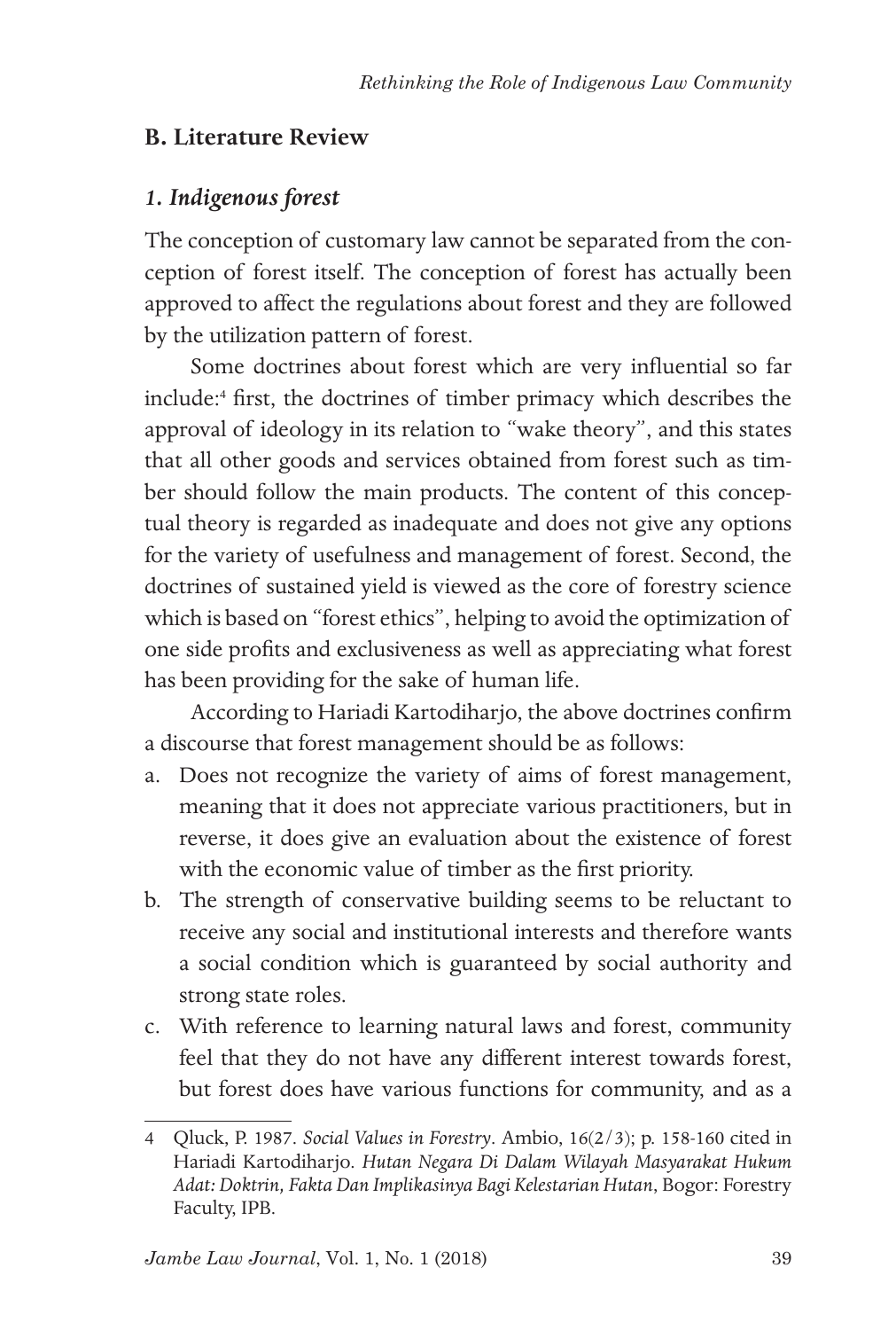result, people are frequently seen as an object rather than as a subject, and forest, in reverse, is often seen as a subject rather than as an object. People tend to think critically about democracy and freedom, but they do not believe on pluralism interests and at the same time stress on capitalism.

d. Forest conservation is associated with synchronizing all forest functions for public interests so that decisions of forest utilization and management for individual or group choices are ignored and forest conservation has been forced to cater for forest owners with various regulations.<sup>5</sup>

Indigenous forest as a part of state forests should be regarded as the government efforts to provide rights directly to the state to make policy and regulations for forest practices and management. Community interest as a part of people rights to own and use land forest and its natural resources has been put aside and seems to be much less powerful compared with the government authority. People cannot do more than expected because it has been stressed that indigenous forest is part of state forest. By state forest, it means that all forests which are lying on state land areas are not given any rights to people to own and manage them. By putting indigenous forest into state forest areas, people will never have rights and interests to own a certain areas of indigenous forests because it will not be legally approved or granted. This has led to many conflicts which involve local indigenous law community, central/local governments and industries or companies.

## *2. Indigenous law community*

 The term Indigenous law community is firstly stated in the Article 18 B point (2) in the National Constitution 1945, "The State recognizes and respects traditional communities along with their traditional customary rights as long as these remain in existence and are in accordance with the societal development and the principles of the Unitary State of the Republic of Indonesia, and shall be regulated by

<sup>5</sup> *Ibid.*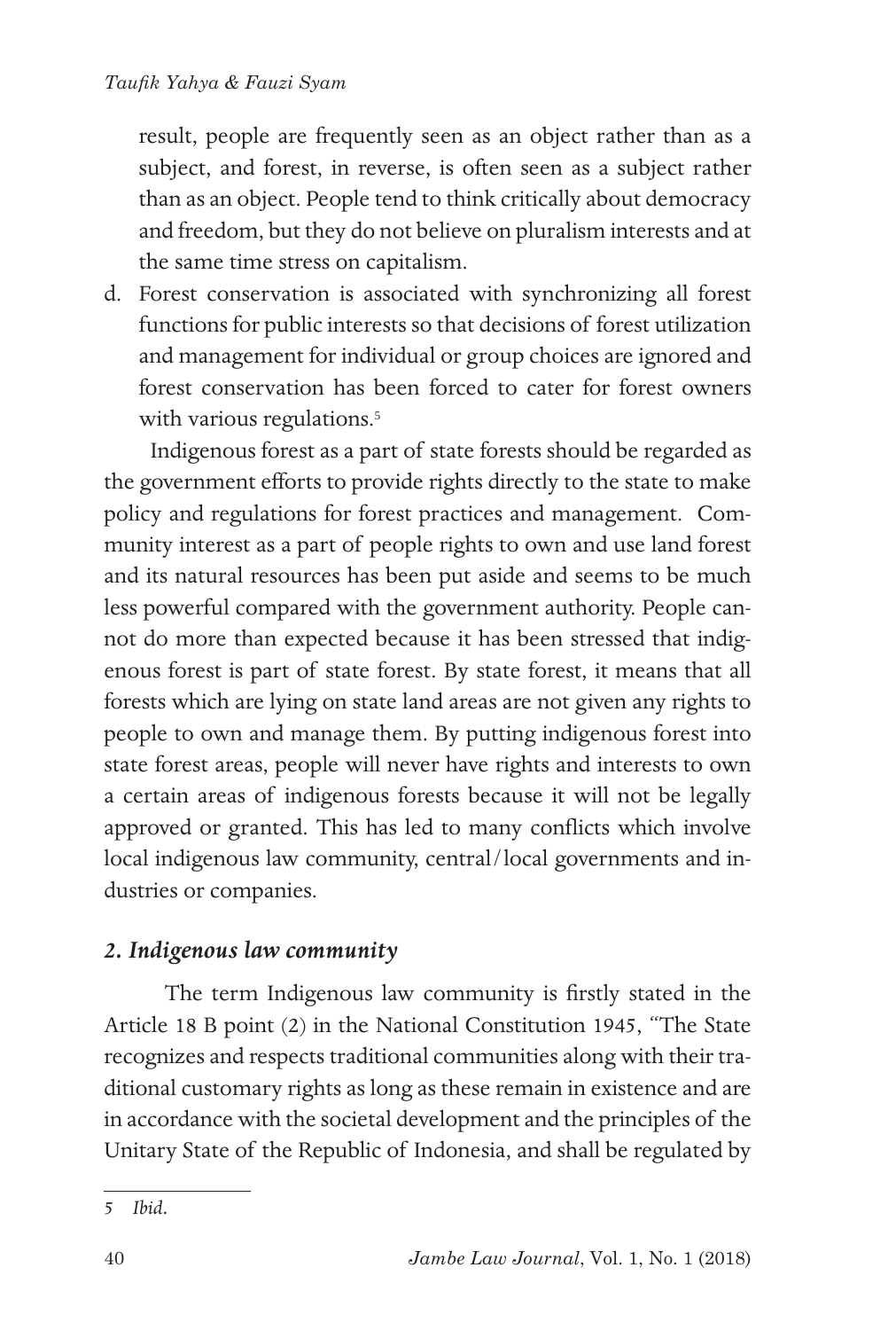law." This chapter is a constitutional basis which guarantees all community rights to grow and develop in local, regional, and national levels in the frame of national united Republic of Indonesia, and this also shows the state's legal guarantee for local people rights for managing and owning natural resource within the country.

Indigenous law community as a subject of law is a law institution and it is said to be "*Gemeenschaap*" meaning a law firm made naturally due to social, economic, and political developments but not "*verenigingen*" made intentionally for the sake of its personal members. As a law firm, indigenous law community has social public rights.

In a general perspective, customary community is equal to ethnicity, for example, *Padang/Minang*, *Punan*, *Kenyah*, *Melayu*, and *Orang Rimba*. But what make them differs from other ethnics? *Aliansi Masyarakat Adat Nusantara*/National Alliance of Indigenous Peoples of the Archipelago (AMAN) describes indigenous people/community as a group of people/community who shares same hierarchical and tribal history for a long time in a particular area and they have several things in common such as values, ideology, economy, politics, culture, social and habitats for living. In a simple perspective, it can be said that customary community/people are law bound community in terms of ethnicity and place of living. In connection with customary law, it is apparent that they still opt to follow and believe in the customary life and they still stick to this as the main principle guidance in their life practices. However, it is still obvious that although most of these principles are not printed they still remember all of these rules or principles. <sup>6</sup>

The establishment and respect to the faction of indigenous law community reflect that their existence as a community that have rights, interests, and historical developments are legally recognized, and this includes their rights to use and own land forests as well as their rights to determine their social relationships within their community.

<sup>6</sup> Warta Kebijakan, *Masyarakat Hukum Adat*, CIFOR, Bogor, Edition 2, February 2002.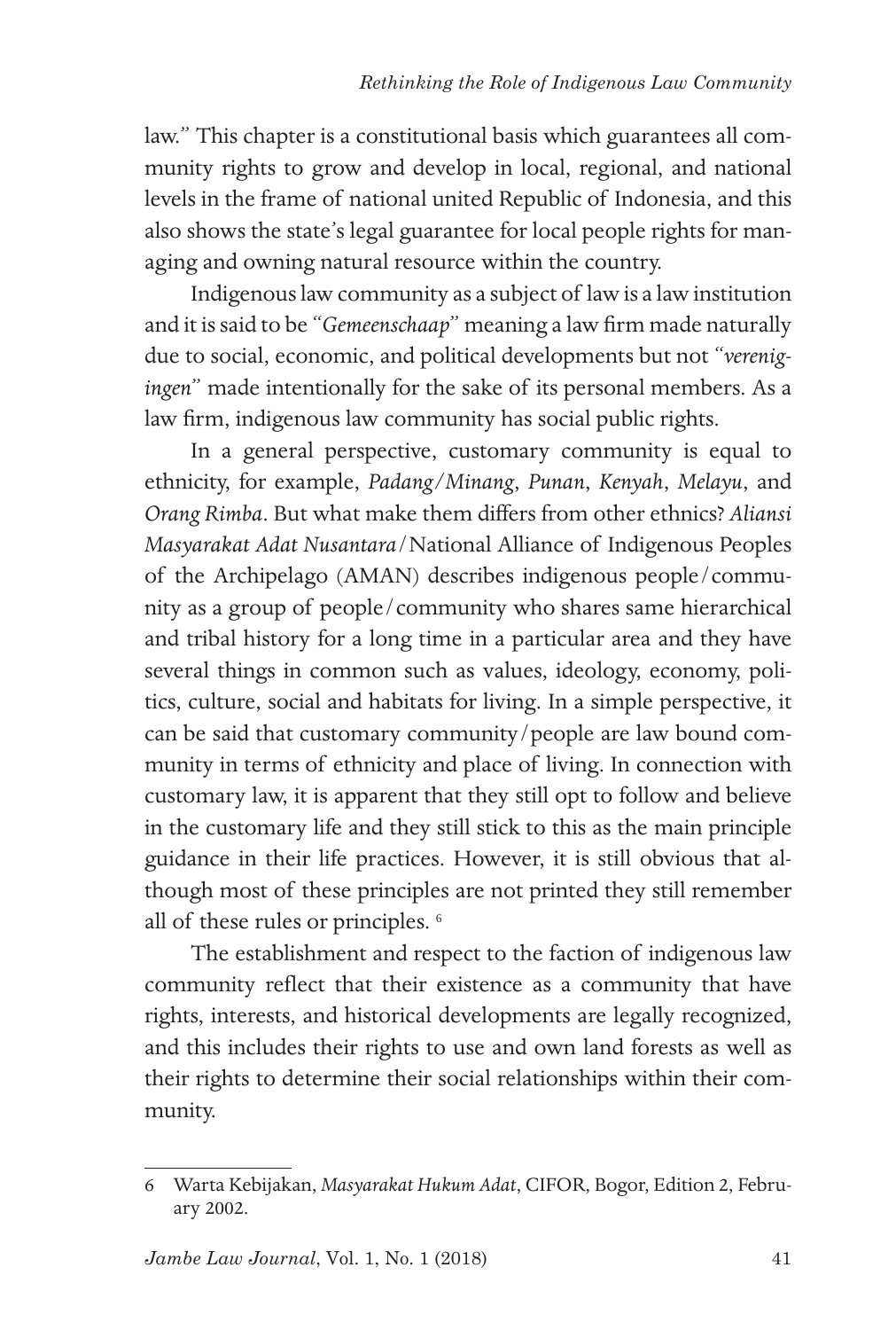## **C. The Management of Indigenous Law Community Existence in Managing Indigenous Forest in Indonesia**

Indigenous law community is a part of community in which their existence is approved in the National Constitution 1945. In Article 18 B, it is stated:

- 1. The State shall recognize and respect entities of regional administration that possess a specificity or a distinctiveness that are to be regulated by law.
- 2. The State shall recognize and respect, to be regulated by law, the homogeneity of societies with customary law along with their traditional rights for as long as they remain in existence and in agreement with societal development and with the principle of the Unitary State of the Republic of Indonesia.

As a basic constitution, the Article 18 B above is further described in the Act or State Regulations. However, until 2014 there has not been any regulation which rules law community in Indonesia. In point (2) of the above Article, it is implied that there will be further regulations to accommodate this case. Yet all is unclear until present. Even the regulations of indigenous law community in some legal documents such as in Forestry Law, it is clear that the existence of indigenous law community is still unclear, not to mention all rights preserve to them.

One of the rights bound to indigenous law community is the right to manage and own indigenous forest. For indigenous law community, indigenous forest is their communal rights to which they operate from generation to generation. In the Act on Forestry, the existence of indigenous law community is the main requirement for managing and using indigenous forest. For short, indigenous forest can only be used and managed by indigenous law community.

## *1. The Act Number 41 Year 1999 Concerning Forestry*

The Act or State Regulation number 41 Year 1999 about Forestry prescribes indigenous law community in their attempts to manage indigenous forest. Article 67 stated: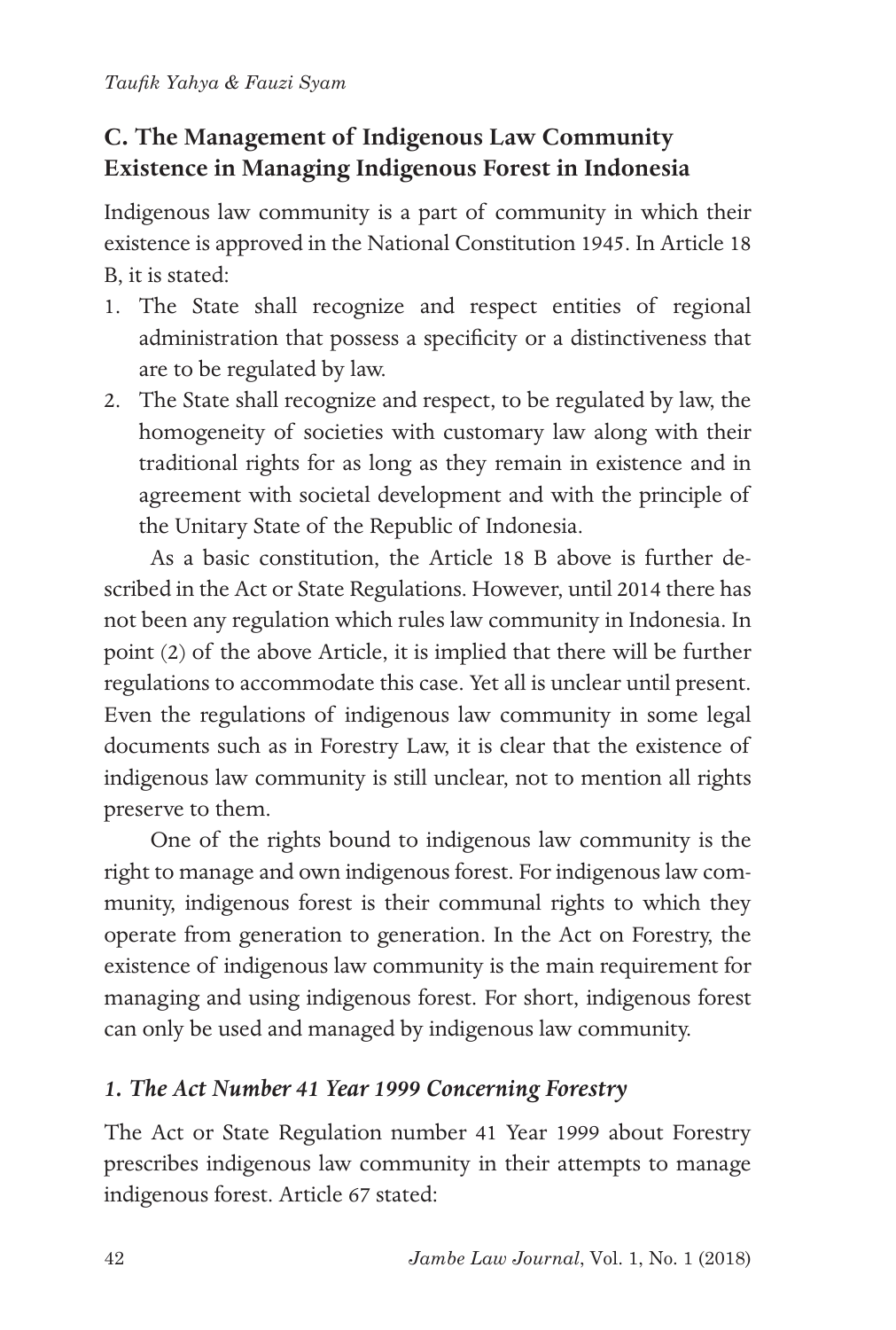(1) Indigenous law community shall if any and still acknowledged shall be entitled to:

a. collect forest produce to fulfill daily needs of relevant customary law community;

b. manage forest according to the prevailing indigenous law and not in-contravention of the law; and

c. obtain empowerment for welfare improvement.

(2) Affirmation of existence and extinction of indigenous law community as referred to in paragraph (1) shall be stipulated by Regional Regulation.

(3) Further provisions as referred to in paragraphs (1), and (2) shall be stipulated by virtue of a Government Regulation.

When one tries to look closely at the explanation of Article 67, indigenous law community means that they come from small group members in society in a specific customary area, and they have their own hierarchical structure, customary law, and traditions which they still stick to in their daily life practices. In managing and using indigenous forest, the existence of indigenous law community must be proved.

Factors of the indigenous law community existence that need to be approved according to the explanation of Article 67 point (1) have something to do with the form of small group community (*rechtsgemeenschap*) which is still available, also social organization in the form of customary leaders, clear indigenous forest areas, law or legal authority especially customary court and these are still followed. Lastly, they still get revenue from forest practices in the surrounding forest areas to cater for their living needs.

### *2. The Act Number 6 Year 2014 about Village*

Article 1 point (1) states:

The village is a village and traditional village or called by other names, hereinafter called the Village, is a unit of community that has boundaries with the authority to regulate and manage the affairs of government, the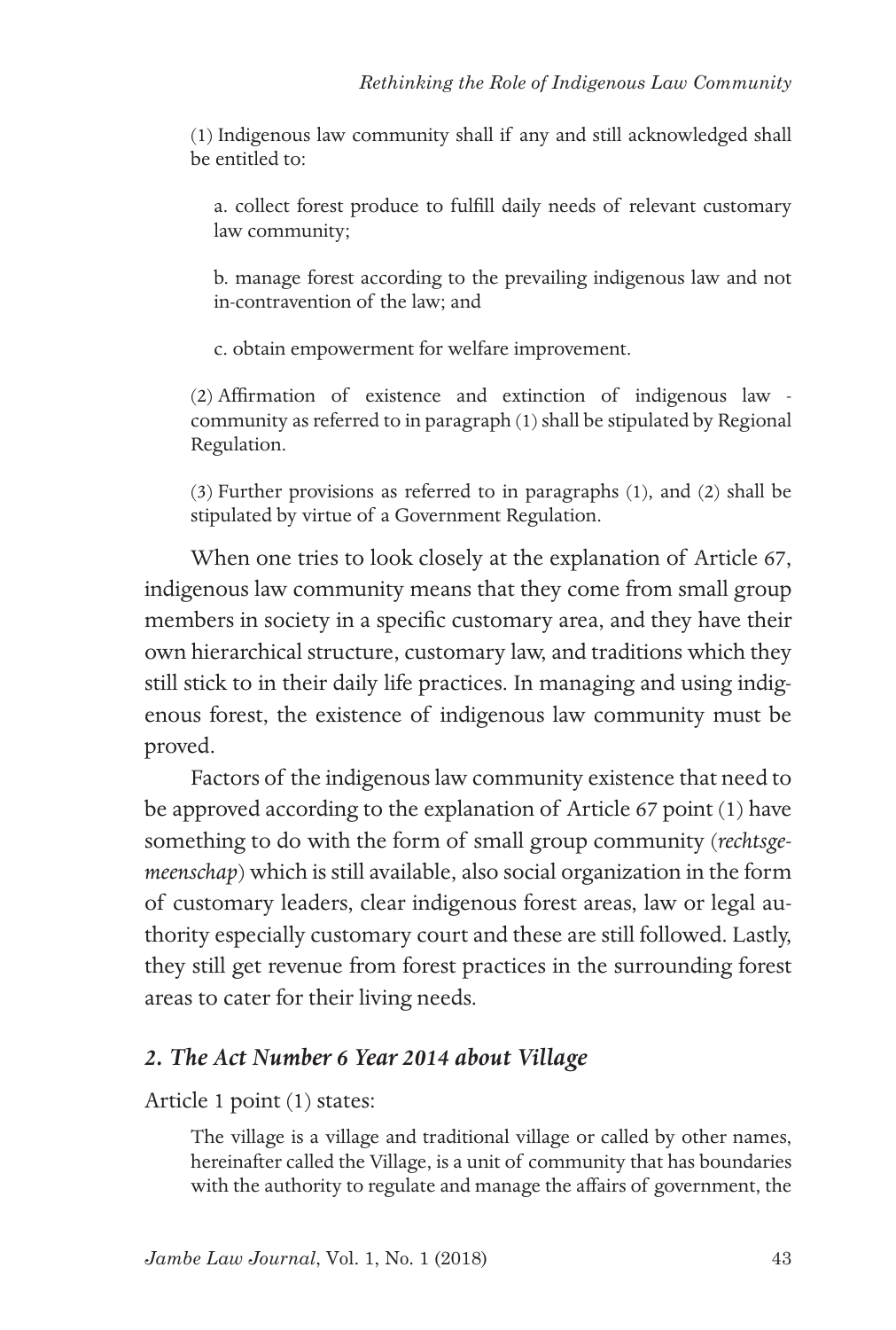interests of local communities based on community initiatives, the right of the origin, and / or traditional rights recognized and respected in the system of government of the Republic of Indonesia.

This Article gives an opportunity for indigenous law community to get a concrete approval from the government. This means that the existence of indigenous law community has been established through the state regulations in Indonesia. Consequently, the organization of the state regulations requires further local certainties for the implementation and this includes state regulations and both local and regional regulations.

In this Act, the organization of customary village is prescribed particularly in Chapter XIII, starting from Article 96 to Article 111. Article 96 states, "Government, Provincial Government, and Local Government District / City structuring law community unit and is set to be the Village People." This regulation is not found in the previous village state regulations and neither in The Act Number 32 Year 2014 concerning Local Government.

In juridical terms, the organization of Customary Village in the Act Number 6 Year 2014, has undergone a significant improvement and it is much better than the previous Act Number 23 Year 2014. Even, it is better if compared with the Act Number 41 Year 1999 concerning Indigenous law community in its relation to indigenous forest management.

The existence of indigenous law community in the State Law about Village can be used as a basis for the establishment and for the indigenous forest management, as prescribed in Article 67 point (2) The Act No. 41 Year 1999. Moreover, Article 97 point (2) of the Village Regulation gives law "softening" about the existence of indigenous law community. This softening applies particularly to the area of customary law just like the previous regulations.

## **D. The Existence of Indigenous Law Community and Indigenous Forest in Managing Indigenous Forest in District Areas of Jambi Province**

In order to manage indigenous forest, the existence of indigenous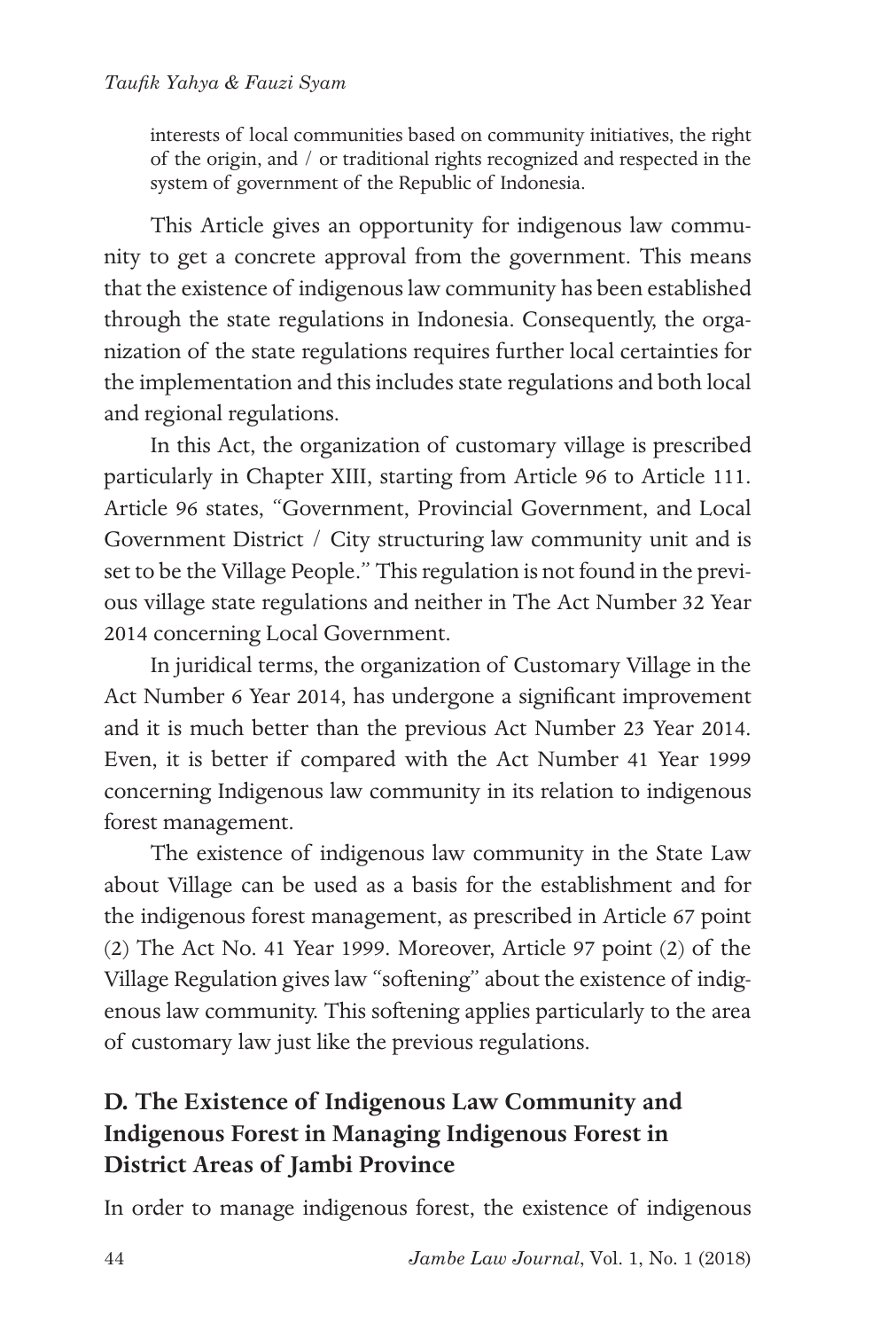law community needs to be established through local government regulations. The establishment should be based on criteria of indigenous law community existence as described previously. According to Maria Sumardjono, in its simple language, and to see its criteria and identity to determine indigenous law community, they have rights as follows:

- 1. There is indigenous law community that fulfills particular identity for customary rights subject.
- 2. There is area/land with particular boundaries as lebensraum (living space) that is the object of customary rights.
- 3. There is right for indigenous law community to do certain actions or practices related to land areas, other natural resources, and the Actions.<sup>7</sup>

The settings of indigenous forest and the existence of forest law community in the Act about Forest, as well as customary village in the Act about Village can be used as a basis for its establishment. Article 67, the Act about Forestry is a good example of the preconditioned approval of indigenous law community existence in Indonesia. These conditions are: first, the community is still in the form of small group community. Second, there is an institution in the form of law authority. Third, there is a clear customary area. Fourth, there is institution legal system, especially customary court which is still followed. Fifth, there is still revenue from forest practices that they receive to cater for their living needs. These five conditions should be proved. To prove them, identification, verification, and analysis are required.

If all five conditions can be proved, then the establishment process can be done through local government regulations. However, the specific location is not mentioned, it can be in the level of District of Province. As it is known that based on The Act Number 12 Year 2011 on the making of regulations, there are regulations of either in District or Province levels. Here are the explanations of Article 67:

<sup>7</sup> Maria Sumargono, cited by Martua Sirait, Chip Fay and A. Kusworo, *Bagaimana Hak-Hak Masyarakat Hukum Adat Dalam Mengelola Sumber Daya Alam Diatur?* ICRAF, Lampung, 2000, p. 8.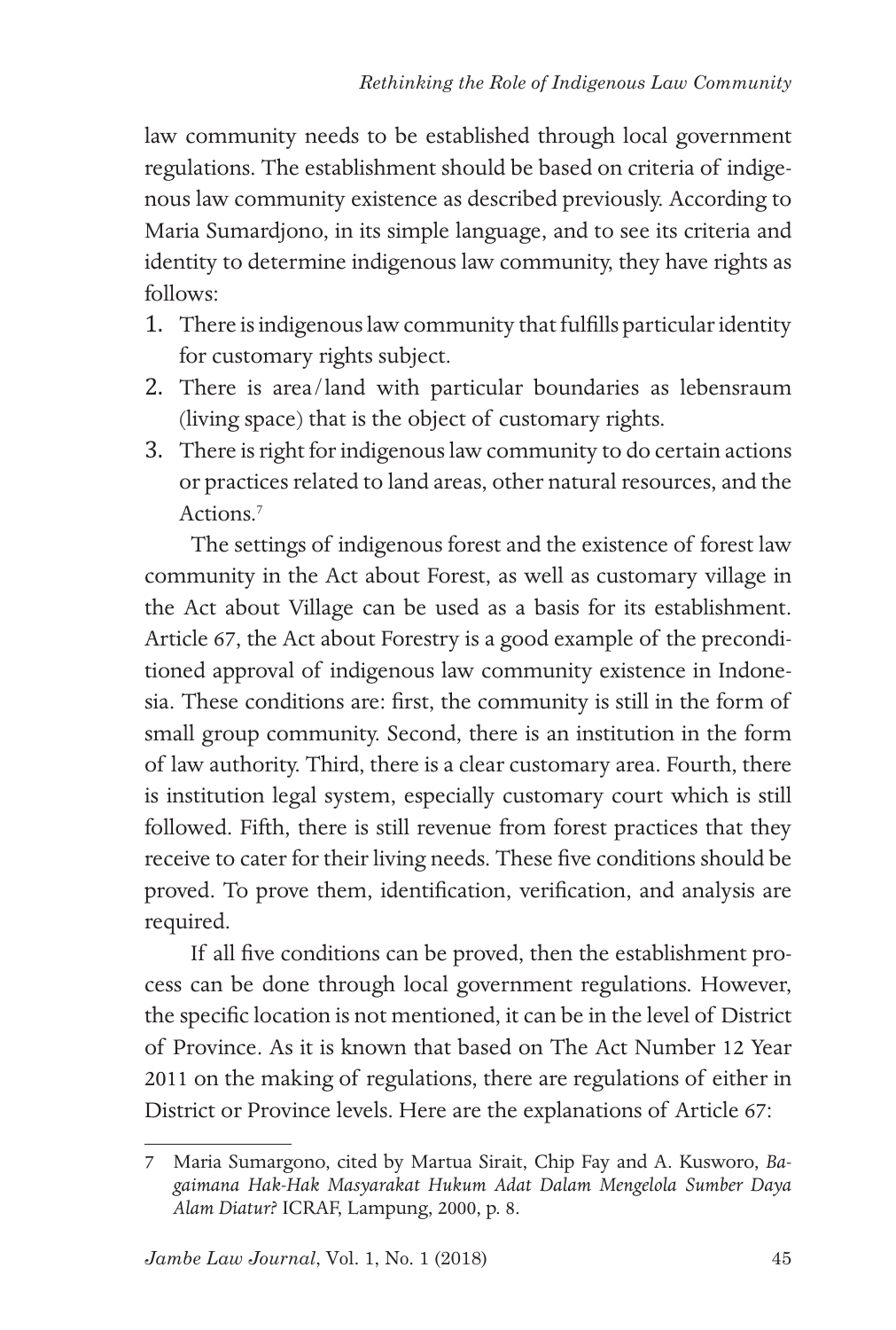Point (1)

Indigenous law community existence is approved, and according to its condition, they should fulfill the following criteria:

a. The community is still in the form of small group members (*rechtsgemeenschap*);

b. There are institutions in the form of customary authorized organizations;

c. There is a clear customary law area;

d. There are structures and legal institution, especially customary court that are still followed; and

e. The community still receives revenue from forest management practices to cater for their living needs.

Point (2)

Local government regulations are designed based on research recommendations conducted by customary law experts, local people recommendations, and the recommendations of all local community senior group members, and other relevant institutions and parties.

Point (3)

Government regulations consist of certainties as follows:

a. Mechanism for research,

b. All parties involved,

c. Research materials, and

d. Evaluation criteria of the indigenous law community existence.

According to Martua Sirait et al, all the above conditions should not be completely fulfilled, and that gives clues that customary rights for managing land forest and all natural resources in the area of customary community still exist. These criteria cannot be seen as the community boundary as said not to be customary community, but they will help policy makers to accept the existence of a certain cus-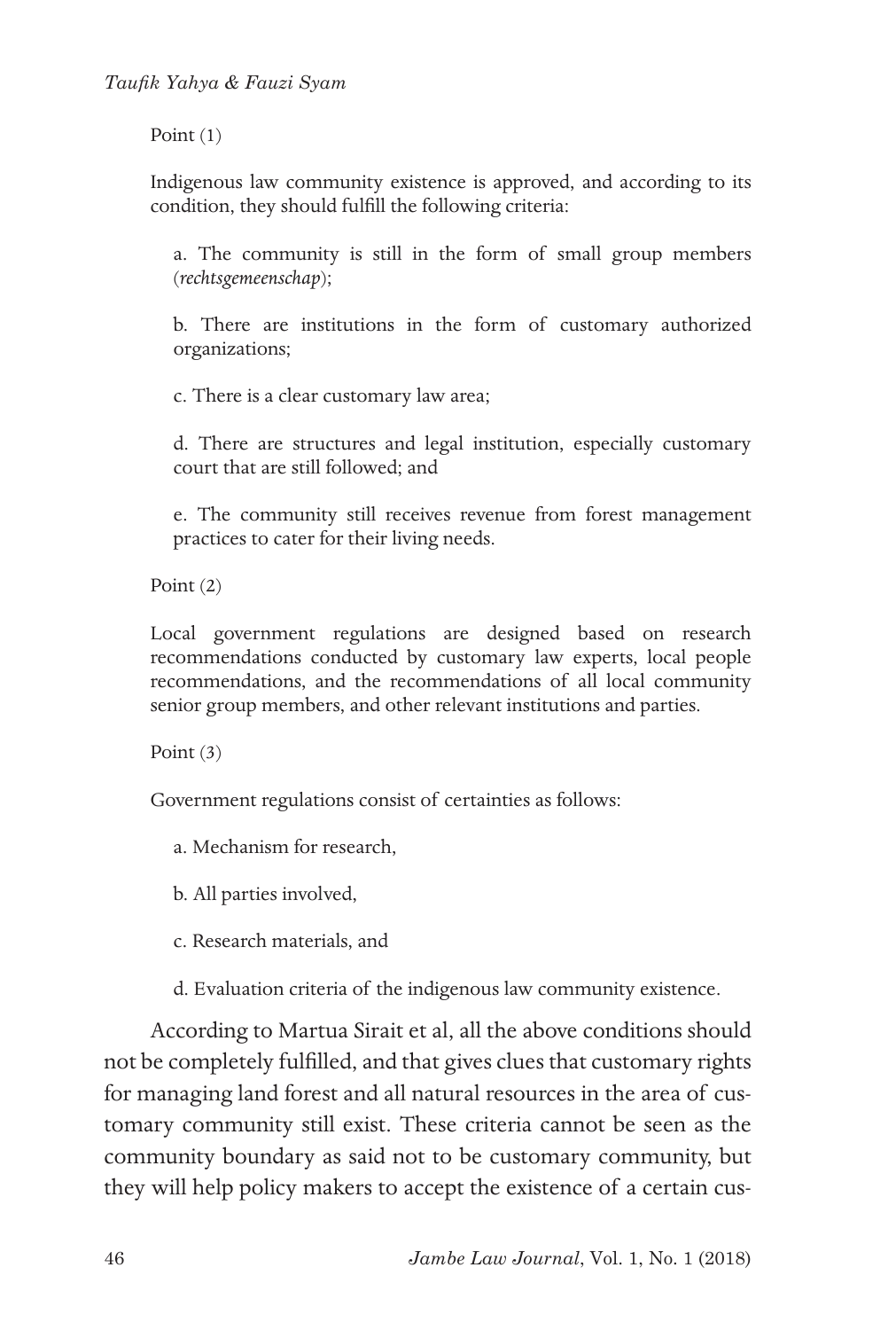tomary community.<sup>8</sup> Indigenous law community needs real rights which are specific in nature. These rights cannot be transferred to other communities so that the cultural identity and rights will receive enough concerns and protection from the government as stated in the National Constitution 1945.

After independence period, the state constitution has confirmed the state approval to indigenous law community along with their rights as known in an international convention, and this needs to be conceptually and effectively determined. An international juridical approval can be found in an International Labor Organization (ILO) convention in 1969 with the team of *Indigenous and Tribal Peoples in Independent Countries*.

For Article 67 and its explanation, the National Constitutional Court (MK) of Indonesia, in its Verdict No. 35/PUU-X/2012 states that the state will change the word "as long as they still exist" with "as long as they are still alive" and in the term of "*mutatis mutandis"* this can be seen in Article 4 point (3). Based on this National Constitutional Court verdict, the establishment of indigenous law community is done through local government regulations. These regulations are followed by District Government regulations.

When connected to The Act or State Regulation Number 6 Year 2014 about Village, there are articles which organize Customary Village that have been established through District Government regulations. Here is the main explanation (point 1) of this regulation:

The diversity of characteristics and village types, or whatever they are well known in other names, this will not become an obstacle for founding fathers of the villages to put their decision for the united nation. Although it must be realized that in a united nation there are homogeneousity, but the Unitary Nation of Indonesian Republic sticks to grant approval and guarantee to the existence of law community unity and the unity of indigenous law community along with their traditional rights.

With the combination of the functions of self-governing community and local self-government, it is hoped that customary law, which has long been a part of village areas, can be well organized so

<sup>8</sup> *Ibid*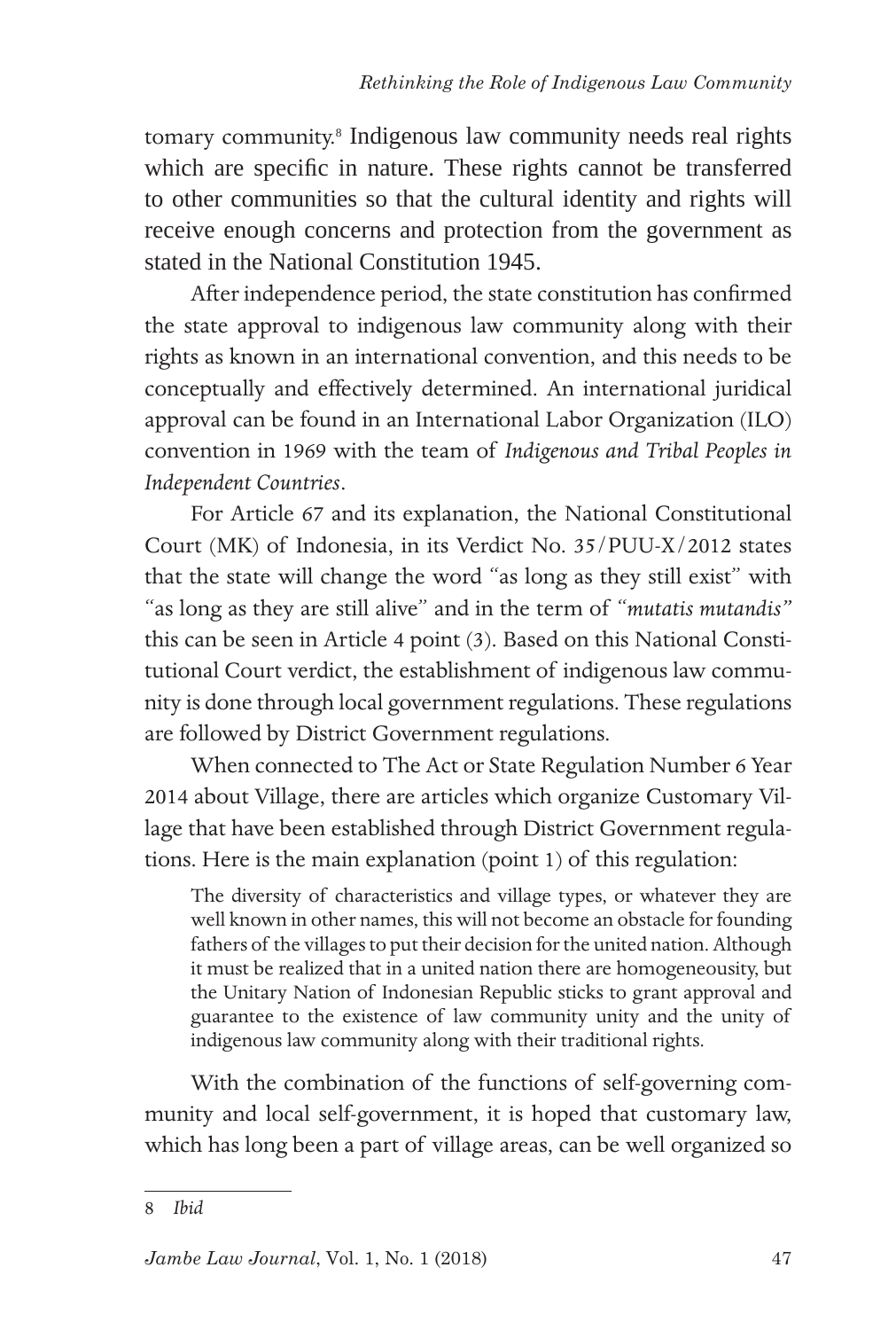that it appears to be village and Customary Village. These village and Customary Village, basically, have almost the same functions. The differences lye on some aspects such as in the implementation of historical or derivational rights, particularly in the social conservation of Customary Village, the management of customary areas, customary peace court, security maintenance of the indigenous law community, and the management of government practices which are made according to the original structures.

The unity of indigenous law community is made in accordance with three main principles: genealogy, territorial, and the combination of the two (genealogy and territorial). The unity of Indigenous law community in this The Act is made based on the combination of genealogy and territorial aspects. In this respect, the state approves and respects the unity of indigenous law community along with their traditional rights as long as they are still alive and run according to the principles of the United Nation of Indonesian Republic, a few examples are: *huta/nagori* in North Sumatera, *gampong* in Aceh, *nagari* in West Sumatera, *marga* in Southern Sumatera, *tiuh* or *pekon* in Lampung, *desa pakraman/desa adat* in Bali, *lembang* in Toraja, *banua* and *wanua* in Kalimantan, and *negeri* in Maluku.

However, because the unity of indigenous law community which has been determined as Customary Village runs the aspect of local self-government, there are absolute conditions to be fulfilled these are: there must be a clear area with clear geographical boundaries; there must a government; and other structures within the indigenous law community such as sense of living together, welfare, and structure of customary government.

Conditions and mechanism of the establishment of indigenous law community are described in The Act of Village in Article 97 as follows:

(1) Determination of Indigenous Village referred to in Article 96 are eligible:

a. unity of traditional society with a real traditional rights is still alive, whether they are territorial, genealogical, or functional;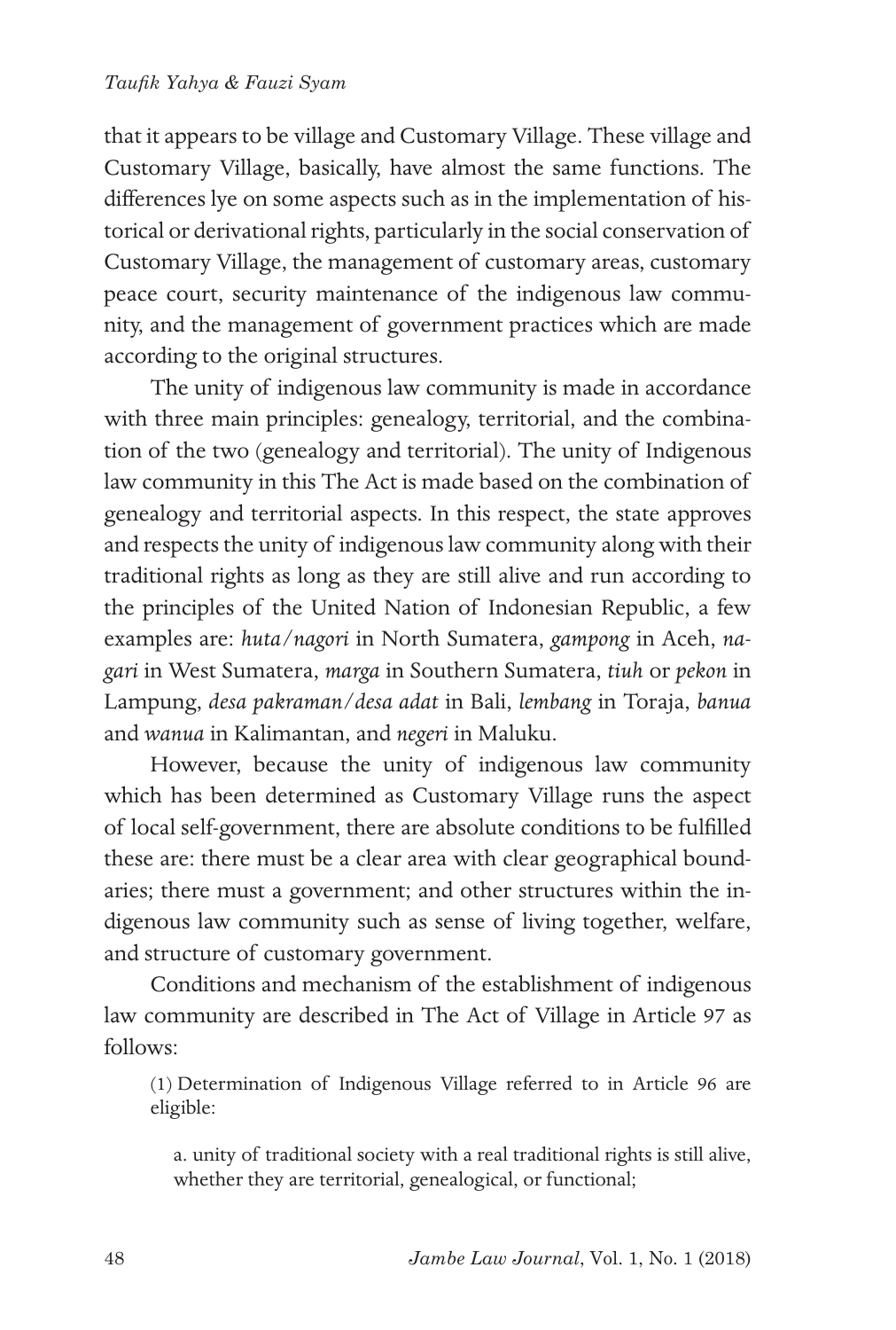b. unity of traditional society with traditional rights deemed in accordance with the development of society; and

c. unity of traditional society with traditional rights in accordance with the principles of the Republic of Indonesia.

(2) Unity of traditional society with surviving traditional rights referred to in paragraph (1) letter a must have at least the area and meet one or a combination of elements of existence:

- a. society that citizens have a feeling shared in the group;
- b. traditional governance institutions;
- c. wealth and / or custom objects; and / or
- d. the norms of customary law

(3) The unity of indigenous law community along with their real traditional rights and as long as they are still alive as stated in point (1) letter b must be viewed according to community development if they fulfill the following: the unity of traditional society with traditional rights referred to in paragraph (1) letter b is deemed in accordance with the development of society if:

a. existence has been recognized under the law applicable as a reflection of the development of values that are considered ideal in today's society, both laws are general and sectoral; and

b. The substance of the traditional rights recognized and respected by the community unit concerned citizens and the wider community and not in conflict with human rights.

(4) An entity traditional society with traditional rights referred to in paragraph (1) letter c in accordance with the principles of the Unitary Republic of Indonesia if the law community unit does not interfere with the existence of the Republic of Indonesia as a political entity and the entity which:

a. not threaten the sovereignty and integrity of the Unitary Republic of Indonesia; and

b. substance of customary law norms appropriate and not contrary to the provisions of the legislation.

Looking at Article 97 above, it is obvious that customary village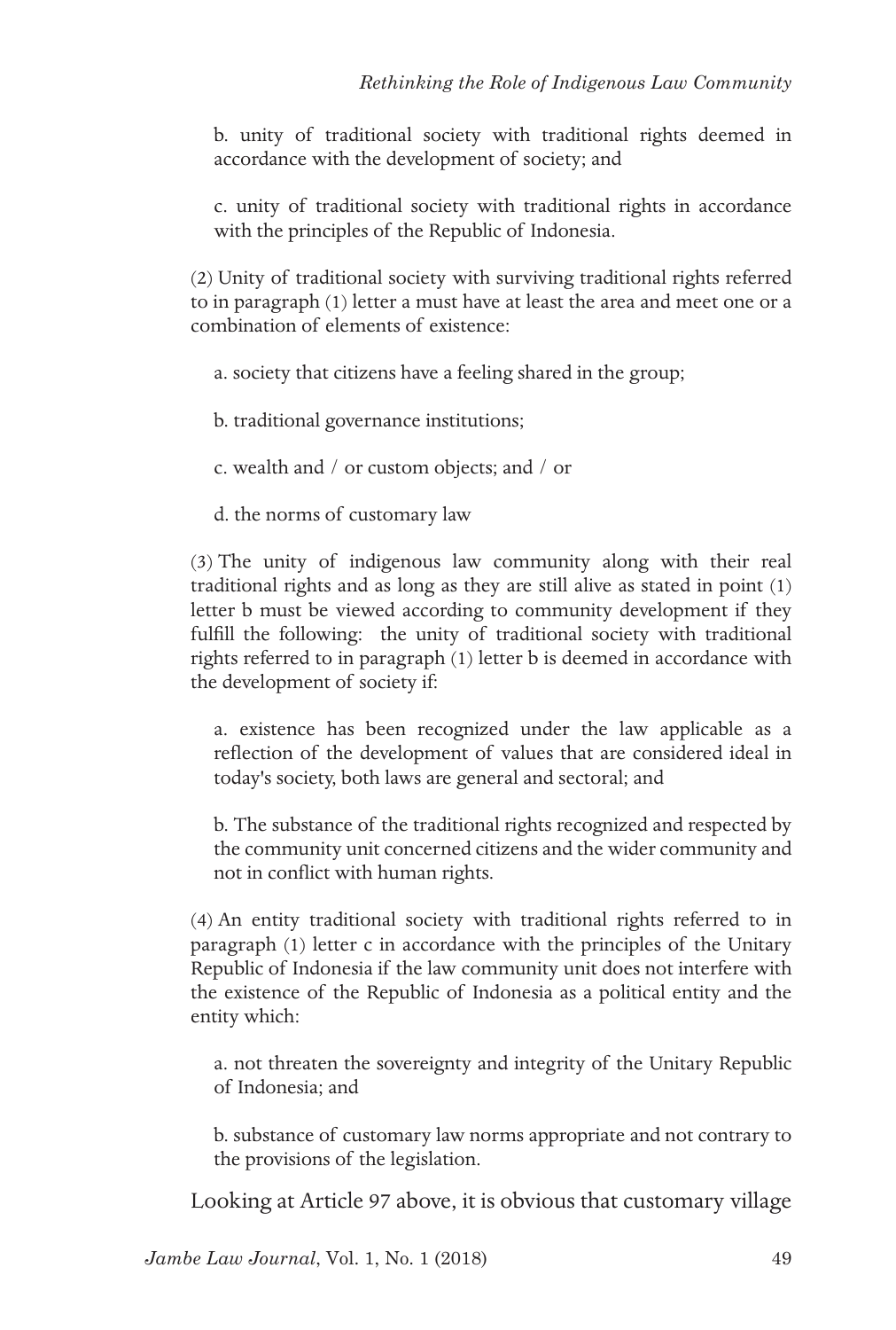is part of indigenous law community that have owned a certain area of living, rights, governmental systems, and indigenous law community. The structure of their life, government practices, and development are done based on the existing customary law or any other laws that they have long been practicing in the community. According to Article 98 point (1), "Customary Village is defined by local or District Government Regulations".

If linked to regulations about law community in their relation to indigenous forest management such as The Act or State Regulation Number 41 Year 1999 and the Verdict of the Constitutional Court of the Republic of Indonesia (MK) Number 35/PUU-X/2012 about the management of Customary Village within The Act of Village, thus: First, the organization of Customary Village is a follow up of the Verdict of the Constitutional Court (MK) Number 35/PUU-X/2012 as stated in the general explanation point 4. Second, the similarity of mechanisms and conditions of indigenous law community in Article 67 of Forestry State Law and Article 97 of Village The Act, that is through the process of identification, verification, and establishment. Third, types of laws that concern with approval<sup>9</sup> and establishment<sup>10</sup>, should be done through local or district government regulations. However, the Act about Forestry and the Verdict of the Constitutional Court (MK) do not mention anything about either local or district or provincial government regulations. Meanwhile, in Article 98 of The Act about Village, it is mentioned that the establishment of customary village should be made through local or district government regulations. Fourth, there is a misinterpretation about the term used especially the term "approval" and "establishment". The Forestry State Law concerning Indigenous law community uses the term establishment by approval, while Village The Act use the term the establishment of customary village through establishment.

In relation to the four points above, it seems that the term "establishment" is the most appropriate one to be used, not "approval".

<sup>9</sup> The term used in Article 67 of the Act about Forestry and National Constitution Court Verdicts Number 35/PUU-X/2012.

<sup>10</sup> The term used in Article 98 of the Act about Village.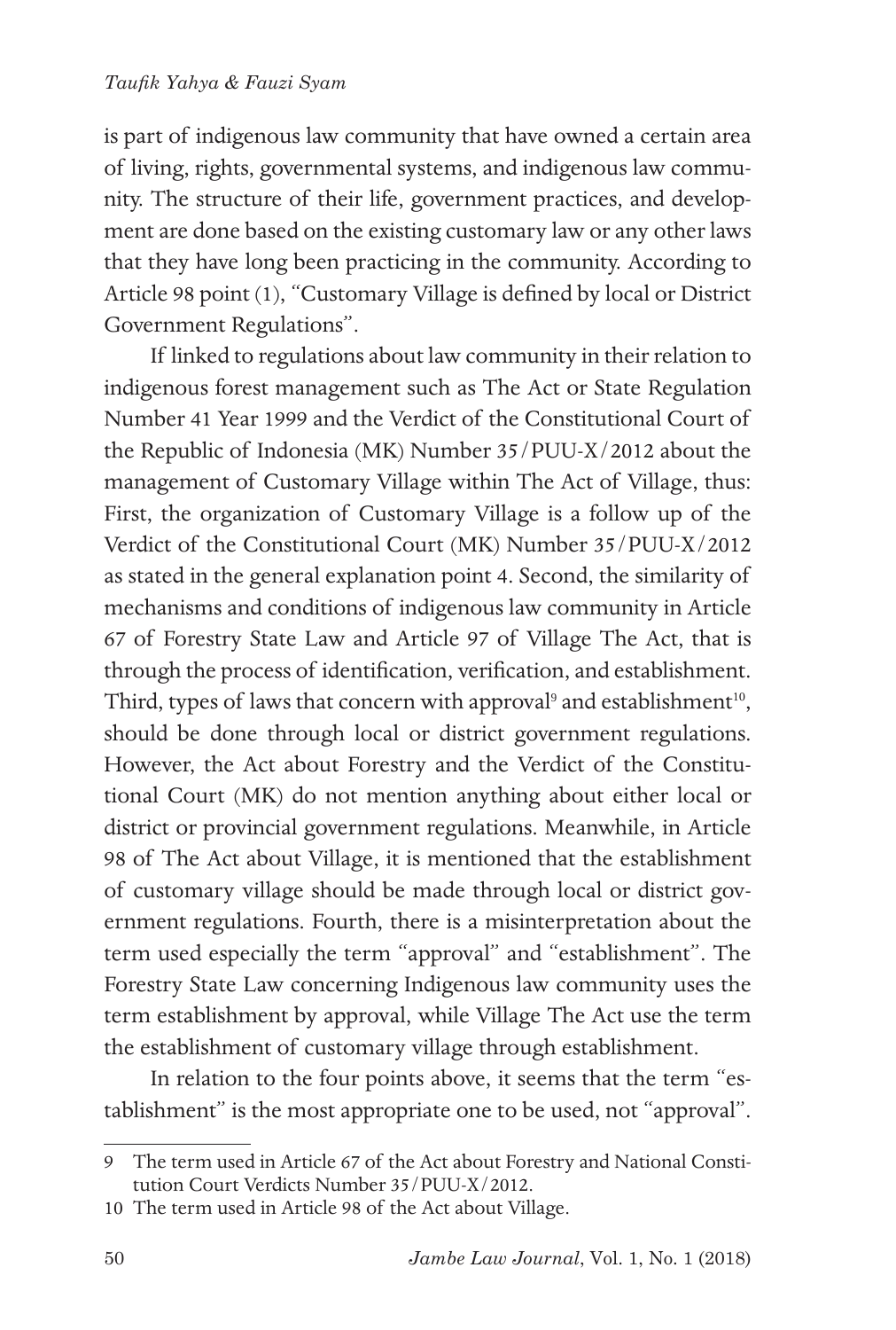First, the term approval refers to an abstract legalization while the term establishment is more concrete than the term approval. The approval for indigenous law community does not need to be done since it has been stated in Article 18 B of the National Constitution 1945 and the Verdict of National Constitution Court which confirm the approval of indigenous law community. Second, the term establishment brings the concrete meaning of approving the existence of indigenous law community and this is regarded as a follow up of the National Constitution 1945 requirement. The establishment is a consequence of approval from state constitution and state laws. In this respect, approval has a higher norm compared with establishment. Thus, in the term establishment of indigenous law community, the meaning of approval has been included.

Other than the above, there is also a Regulation of Home Affair Ministry Number 52 Year 2014 concerning Guidance of Approving and Protecting Indigenous law community. In this regulation, the approval is made through a Regent/Mayor (*Bupati/Wali Kota*) decision letter. Article 6 point (2) states, "District Mayor makes a formal decision for approving and protecting law community based on the recommendations from local committees of law community". Point (3) further states, "If indigenous law community is located in two or more neighboring districts or regions, the approval or establishment can be made through combination decisions from related District Mayors".

The approval and protection through District Mayors, do not go in line with Forestry Regulation and the National Constitution Court Verdict Number 35. This is because, first, Home Affairs Ministry Regulation Number 52 Year 2014 is based on The Act Number 6 Year 2014. Second, in the Verdict of the National Constitution Court Number 35, the establishment of Indigenous law community is still made through District Government Regulations. Even, in Village Law, it is clearly stressed that the establishment of customary village (in which there is a indigenous law community) should be done through District Government Regulations.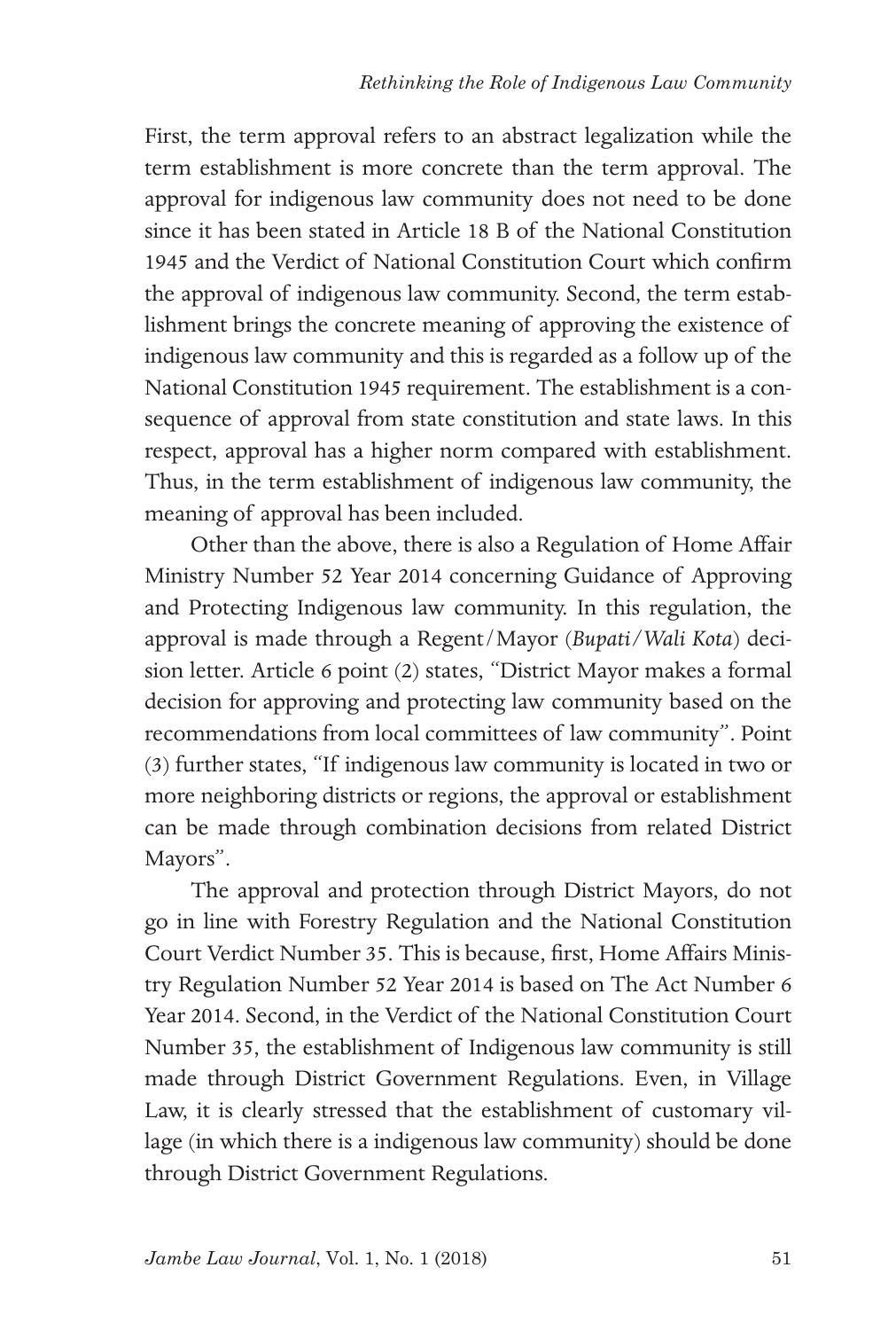## **E. Conclusions and Recommendations**

### *1. Conclusions*

The settings of the existence of indigenous law community in the Act Number 41 Year 1999 about Forestry have given uncertainties to law community to manage and use forest in Indonesia. Meanwhile, the settings of this in the State Regulation Number 6 Year 2014 about Village provide an approval and specific management about customary village which is a part of Indigenous law community. In the State Regulation of Village, the establishment of Indigenous law community is done through regulations of provincial government.

The establishment of indigenous law community is done through provincial government regulations. This brings a bad consequence for indigenous forest; that is the management of indigenous forest by each indigenous law community becomes weak.

### *2. Recommendations*

Based on the conclusions above, it is recommended that the Provincial government pursue local regulations to organize the establishment mechanism of indigenous law community. The area of indigenous forest be determined according to regulations about function transfer of forest area.

## **Bibliography**

- Aju, Ida et.al, 2003, *Kemana Harus Melangkah? Masyarakat, Hutan, dan Perumusan Kebijakan di Indonesia*, Jakarta: Yayasan Obor Indonesia.
- Anonim, 2012, *Profil Masyarakat Hukum Adat Marga Pembarap dan Bathin VIII di Provinsi Jambi*, Kementerian Lingkungan Hidup RI.
- Arizona, Yance, "Masyarakat Hukum Adat before the Constitutional Court: an Analyze on Paul Scholten's Interpretation Method in Contemporery Judicial Development in Indonesia," in http:// www.paulscholten.eu/research/article/masyarakat-hukum-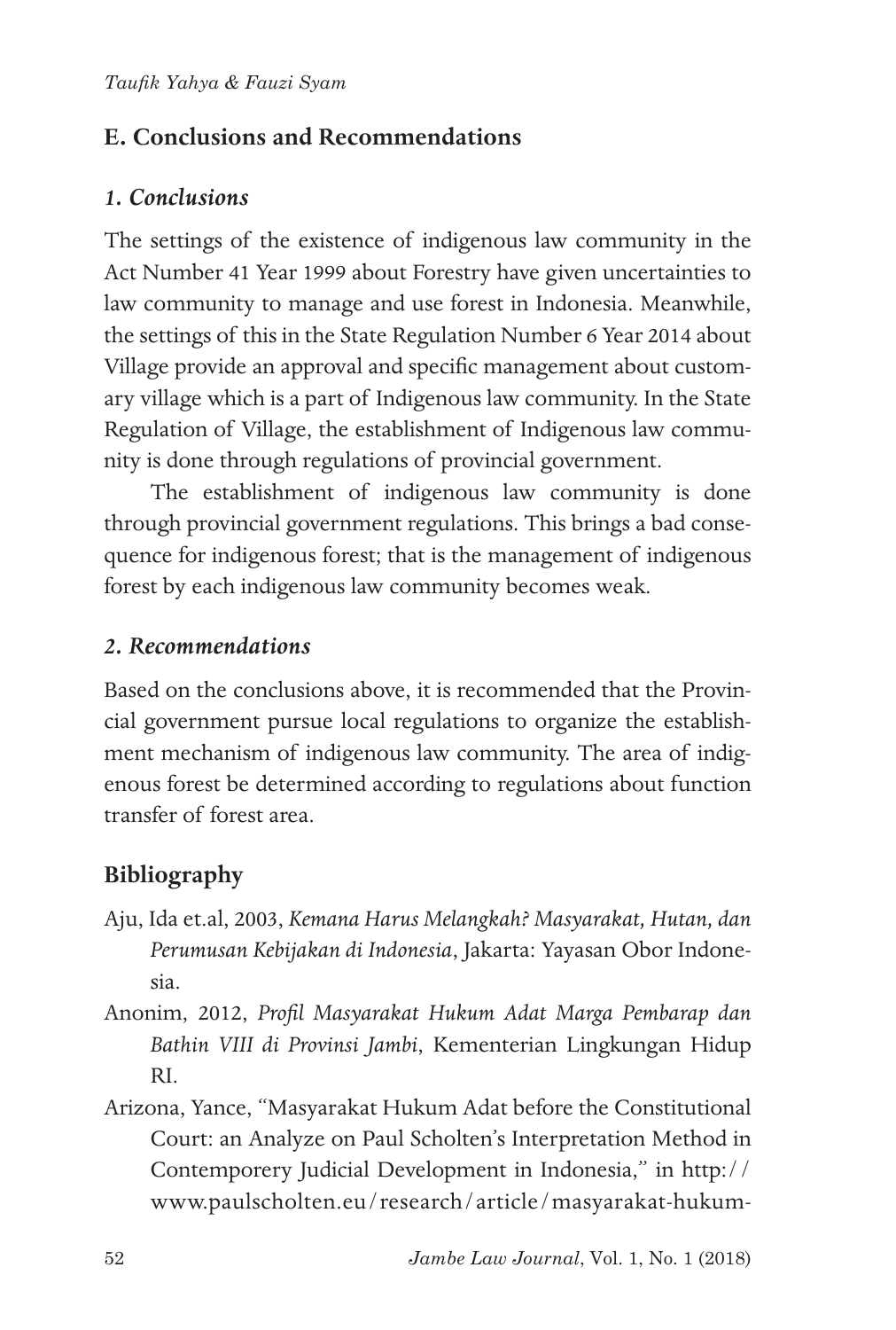adat-before-the-constitutional-court/, accessed in May 2018.

- Awang, S.A. 2002, Perencanaan Hutan Desa Secara Partisipatif. Workshop Perencanaan Hutan Desa Partisipatif, yang diselenggarakan Yayasan DAMAR & PKHR UGM, 14 – 15 Agustus 2002 di Wisma Sargede Yogyakarta
- Brutland, Gro Harlem et.al, 1998, *Hari Depan Kita Bersama*, Jakarta, Gramedia.
- Campbell, J.Y., 2003, *Beragam Pandangan Mengenai Kehutanan Masyarakat*, edited by Ida Aju Pradnja Resosudarmo & Corol J. Colfer., Jakarta: Yayasan Obor Indonesia.
- Gadjong, Agussalim Andi, 2007, *Pemerintahan Daerah: Kajian Politik dan Hukum*, Bogor: Ghalia Indonesia.
- Juliantara, D., 2002, Hutan Desa dan Pemerintahan Desa: Mencari Fomat Pengelolaan Hutan Desa, Situs Arupa.
- Kartodiharjo, Hariadi & Hir Jhamtani, 2006, *Politik Lingkungan dan Kekuasaan di Indonesia*, Jakarta: Equinox Publishing,.
- ......................, 1999, *Masalah Kebijakan Pengelolaan Hutan Alam Produksi*, Bagor: Pustaka Latin.
- ………………. *Hutan Negara di Dalam Wilayah Masyarakat Hukum Adat: Doktrin, Fakta dan Implikasinya Bagi Kelestarian Hutan*, Bogor: Forestry Faculty, IPB.
- Helmi, 20013, "Desa Kembali Ke sistem Lama, Mungkinkah? PSHK-ODA, *Jambi Ekspres*, Wednesday 16 July 2003.
- …………., 2003, "Kebijakan Pengelolaan Hutan di Era Otonomi Daerah", *Forum Akademika*, Fakultas Hukum Unja No. 20 Tahun X Edisi April.
- ..………., , 2012, *Hukum Perizinan Lingkungan Hidup,* Jakarta: Sinar Grafika
- Manan, B., 2001, *Menyongsong Fajar Otonomi Daerah*, Yogyakarta: Pusat Studi Hukum (PSH) Fakultas Hukum UII.
- Nurlinda, Ida, 2009, *Prinsip-prinsip Pembaharuan Agraria*; *Perspektif Hukum*, Jakarta: Rajawali Press.
- Pilin, Matheus, 2002, *Membedah Kehutanan Komunitas*, Jogjakarta: Debut Press.
- Salim, Emil, 1993, *Pembangunan Berwawasan Lingkungan*, Jakarta:

*Jambe Law Journal*, Vol. 1, No. 1 (2018)